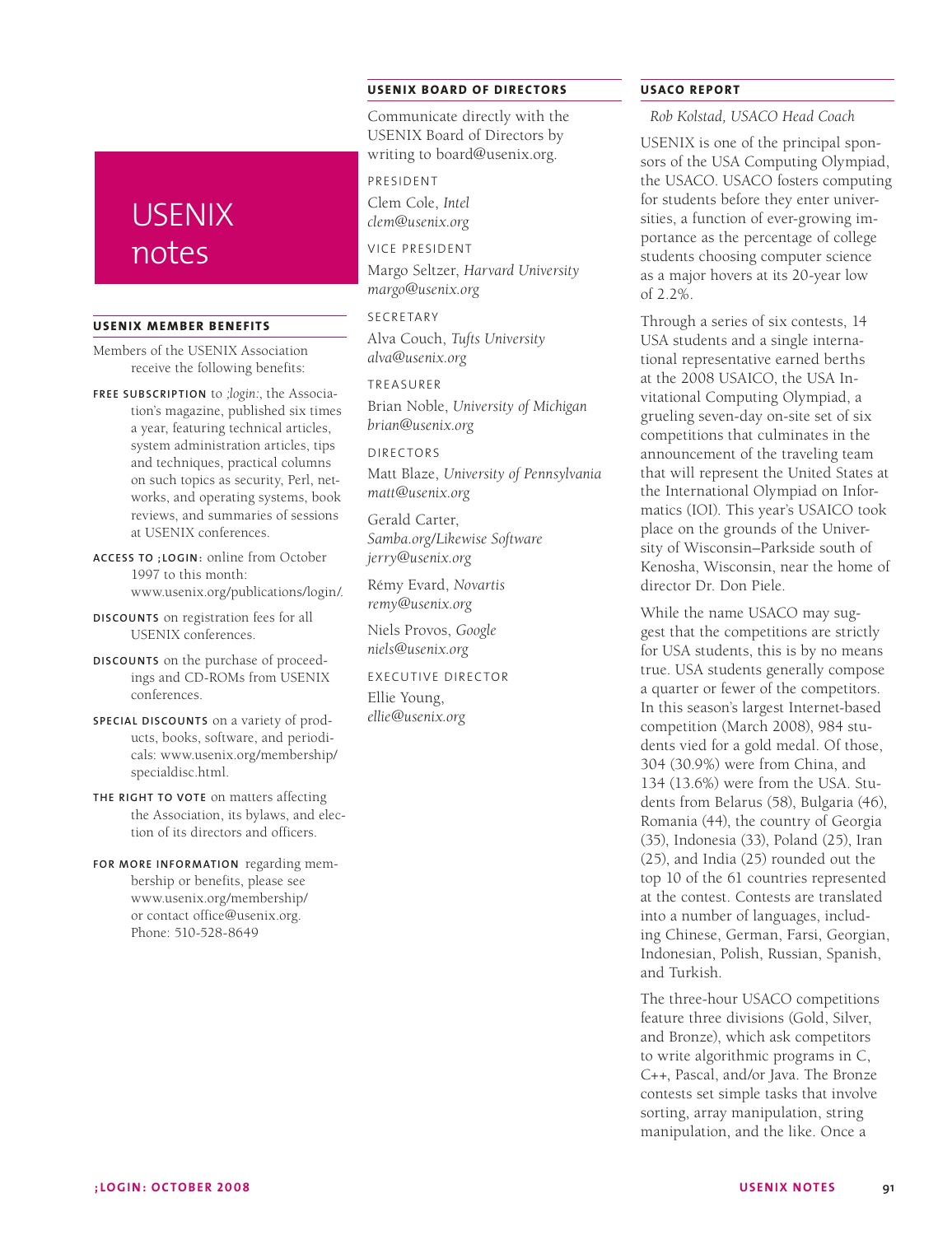student has mastered "flood fill" (e.g., given a map of elevations, how big is a lake that includes square [33, 25]?), he or she moves to the Silver division. Solutions for Silver division tasks require algorithmic thinking and programming: Dijkstra's algorithm, graph manipulation, graphic algorithms, and challenging ad hoc problems that each have a unique algorithm for solution.

Silver problems often have time constraints that become quite challenging unless the proper programming technique or algorithm is chosen. Consider a task involving a triangle of numbers with five (later, N) levels:

The challenge is to maximize the sum of numbers chosen by starting at the top of the triangle and traveling down the triangle to the bottom row, moving slightly right or left each time you descend one row. In the sample above, the route from 7 to 3 to 8 (on the third row) to 7 to 5 produces the highest sum: 30. Almost any first-year computer programmer will sneer at such a problem and quickly—and correctly aver that a recursive solution will be but a few lines long.

Of course, there's always a twist. In this case, the triangle has as many as 100 rows and the time limit is 1.0 seconds in a 2.4 GHz Pentium-based computer. The simple recursive solution requires 2^100 iterations—that's 1.27 x 10^30. Even a superfast computer that can perform 10^9 iterations per second would require 10^21 seconds—40 quadrillion years—a number that dramatically exceeds the one-second time limit. The trick is to solve the problem backwards, starting at the bottom row, enumerating the best set of  $N - 1$  solutions, and working your way back up to the top. This easily implementable solution requires  $O(N^2)$  time and way fewer than 10,000 operations for the 100-row triangle.

Silver programmers who demonstrate the "dynamic programming" algorithm (named for a math technique, not for programming) move to the extremely challenging Gold level. Only 276 folks entered the Gold competition in the huge March contest. Only 25 (less than 10%) achieved 800 or more points out of 1000. Here's the easiest task from the March Gold division:

At Bessie's recent birthday party, she received  $N$  (2 <=  $N$  <= 100,000; N%2 == 0) pearls, each painted one of C different colors  $(1 \leq C \leq N)$ .

Upon observing that the number of pearls N is always even, her creative juices flowed, and she decided to pair the pearls so that each pair of pearls has two different colors.

Knowing that such a set of pairings is always possible for the supplied testcases, help Bessie perform such a pairing. If there are multiple ways of creating a pairing, any solution suffices.

Doesn't that seem easy? Give it a try!

The June USAICO camp this year assembled our best finishers in the half-dozen Internet contests held since November (an additional qualifying exam is held in October).

Camp attendees were partitioned into two sets: those vying to make the IOI team for the August trip to Egypt and those training for next year's team. Attendees hailed from states across the continent (along with our international representative, imported specially to

keep our top competitors challenged). Thomas Jefferson High School for Science and Technology in Virginia supplied a large number of students, as did their rival, Montgomery Blair High School in Maryland. Attendees included: seniors David Benjamin from Indiana, Artur Dmowski from New York, Kevin Lee from New Jersey, Spencer Liang from California, Haitao Mao from Virginia, and Jacob Steinhardt from Virginia; juniors Shravas Rao from Ohio and Goran Zuzic from Croatia; sophomores Michael Cohen from Maryland, Brian Hamrick from Virginia, Jacob Hurwitz from Maryland, Neal Wu from Louisiana, and Scott Zimmermann from Maryland; and two younger students, freshman Wenyu Cao from New Jersey and talented seventh-grader Daniel Ziegler from California, who gave the high schoolers a run for their money. All the seniors are attending Harvard or MIT this fall.

Coaches included former IOI champions Brian Dean from Clemson University, Alex Schwendner from MIT, and Percy Liang from UC Berkeley, along with perennial administrators Don Piele and Rob Kolstad. Coaches supervised, taught, deconstructed problems and solutions, and created the three problems for each of the ten contests (different contests for different divisions) of the camp.

Almost every day of the USAICO competition and training camp opened



*IOI representatives Brian Hamrick, David Benjamin, Neal Wu, and Jacob Steinhardt*